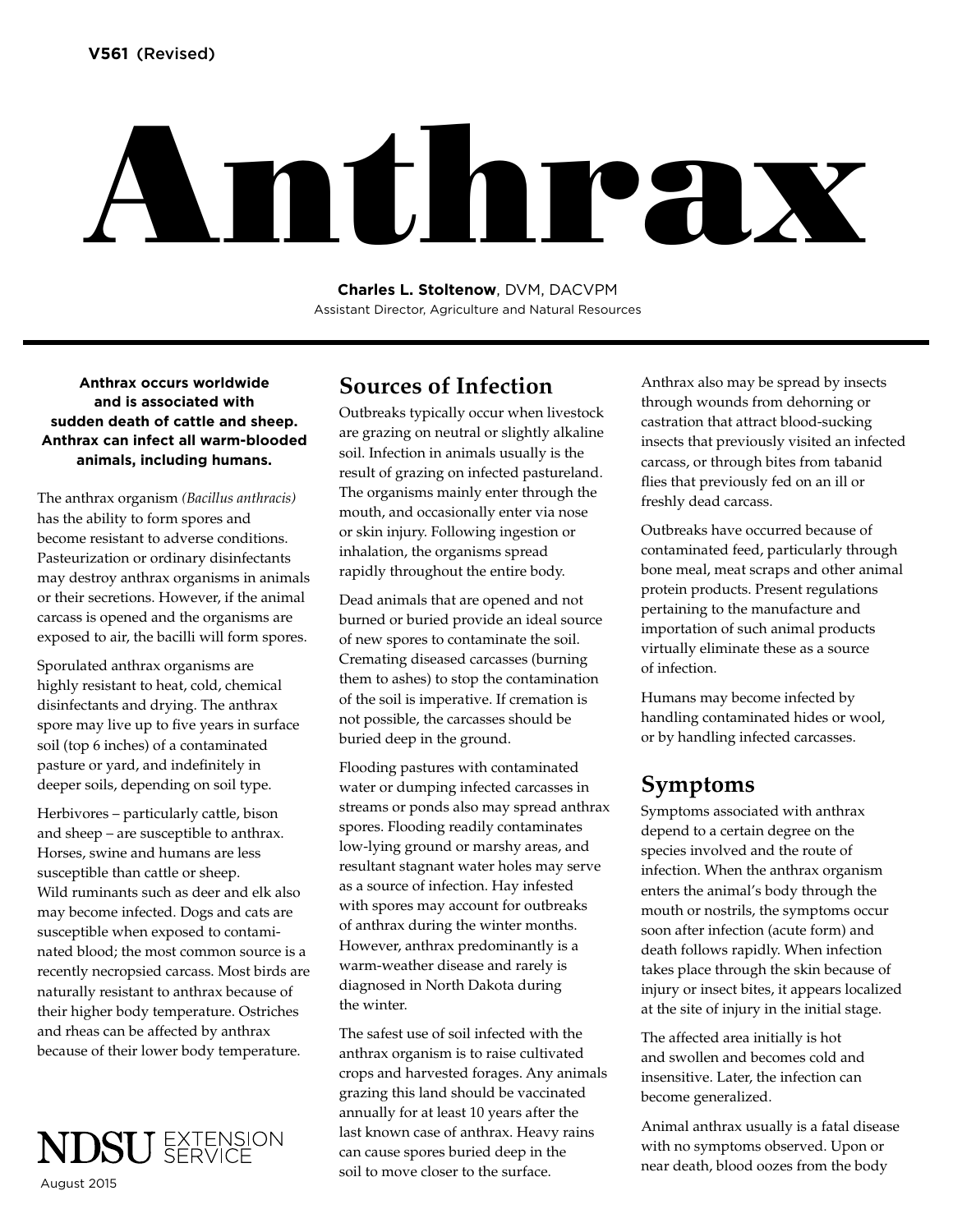openings. This blood is heavily laden with anthrax organisms. The carcass has a marked bloating and decomposes rapidly.

If the infection is less acute, the animal may stagger, have difficulty breathing, tremble, collapse and die. In horses, colic may be observed. Edema and swelling may be seen over the body, particularly at the brisket. Illness is observed for one or two days, but it may last five days; symptoms are preceded by fever, with a period of excitement in which the animal may charge anyone nearby. This is followed by depression in cattle or sheep.

Sometimes the anthrax organism localizes itself in the throat area. The tongue, throat and neck are extremely swollen and a frothy blood-tinged discharge comes from the mouth. Although this is the typical form of anthrax observed in swine, it also may occur in cattle and sheep.

# **Diagnosis of Anthrax**

Not all cases of "sudden death" are anthrax, but if livestock owners suspect anthrax, they need to have a confirmatory laboratory examination.

If anthrax is suspected, do not perform a necropsy. Using an aseptic technique, have a veterinarian collect a jugular sample of venous blood and send or deliver it to the diagnostic laboratory in a sealed, sturdy, leak-proof, iced container with an accompanying history identifying it as an anthrax suspect. The Veterinary Diagnostic Laboratory at North Dakota State University has anthrax specimen collection kits available for veterinarians to submit samples safely.

Isolation of the anthrax organism becomes very difficult if the animal has been dead for 48 hours or more. Saprophytic bacteria may overgrow *Bacillus anthracis*. Therefore, having a negative diagnosis from an animal that has died from anthrax is possible.

# **Disposal**

The carcass and all materials associated with the carcass should be destroyed and the ground should be disinfected. This can be very difficult. The preferred method of destruction is incinerating

# **Treatment and Control**

Anthrax is highly fatal and treating affected animals is difficult. Penicillin is the antibiotic of choice. Response to treatment may vary; best results are obtained when drugs are administered early during an outbreak. If using antibiotics, vaccination with an anthrax vaccine should be delayed for two to five days, depending on the antibiotic used. The vaccine is a spore vaccine and antibiotics may interfere with proper immunization of the animal. However, when faced with an outbreak situation, administering an antibiotic and a vaccine concurrently has been effective. Consult your local veterinarian for a recommendation.

An effective vaccine is available (nonencapsulated, Sterne 34F2 strain). Because anthrax is a reportable disease, details on the use of the vaccine should be coordinated through the office of the state veterinarian. It is relatively safe and provides effective protection on most species of livestock. Use caution when administering it to horses. Cases of *Clostridial* infections have been reported in horses at the injection site where the horses were vaccinated during a rainfall or when the horses had wet hair coats.

If using the anthrax vaccine, follow all label directions for proper withdrawal times, including withholding of milk and meat products from the market.



the carcass. If incineration or cremation is not possible, burying the carcass deep (at least 6 feet) still is acceptable.

#### **The following are general recommendations for burning a 1,000-pound carcass:**

Dig a pit about 2 feet deep and exceeding the length and breadth of the carcass by about 1 foot on each side **(Figure A)**. Dig a trench 1 foot by 1 foot along the length of the center of the pit extending beyond the ends of the pit by about 3 feet; this serves as an air duct for the fire under the carcass **(Figure B)**. Fill the trench and cover the bottom of the pit with straw and soak it with an accelerant (kerosene or diesel fuel) **(Figure C)**.

Cut heavy timbers such as railroad ties or pallets to fit across the trench and within the sides of the pit, and place them on top of the straw. Add other pieces of wood (or coal) until the pit is filled to the level of the ground surface. Depending on the location of the carcasses and the environmental rules in place and only in extenuating circumstances, tires have been used in addition to or in place of wood (or coal). Saturate all of this with accelerant.

The carcass then can be lifted or drawn onto the pyre (combustible heap). Pour further accelerant over the carcass. Ignite the fire at either end of the trench.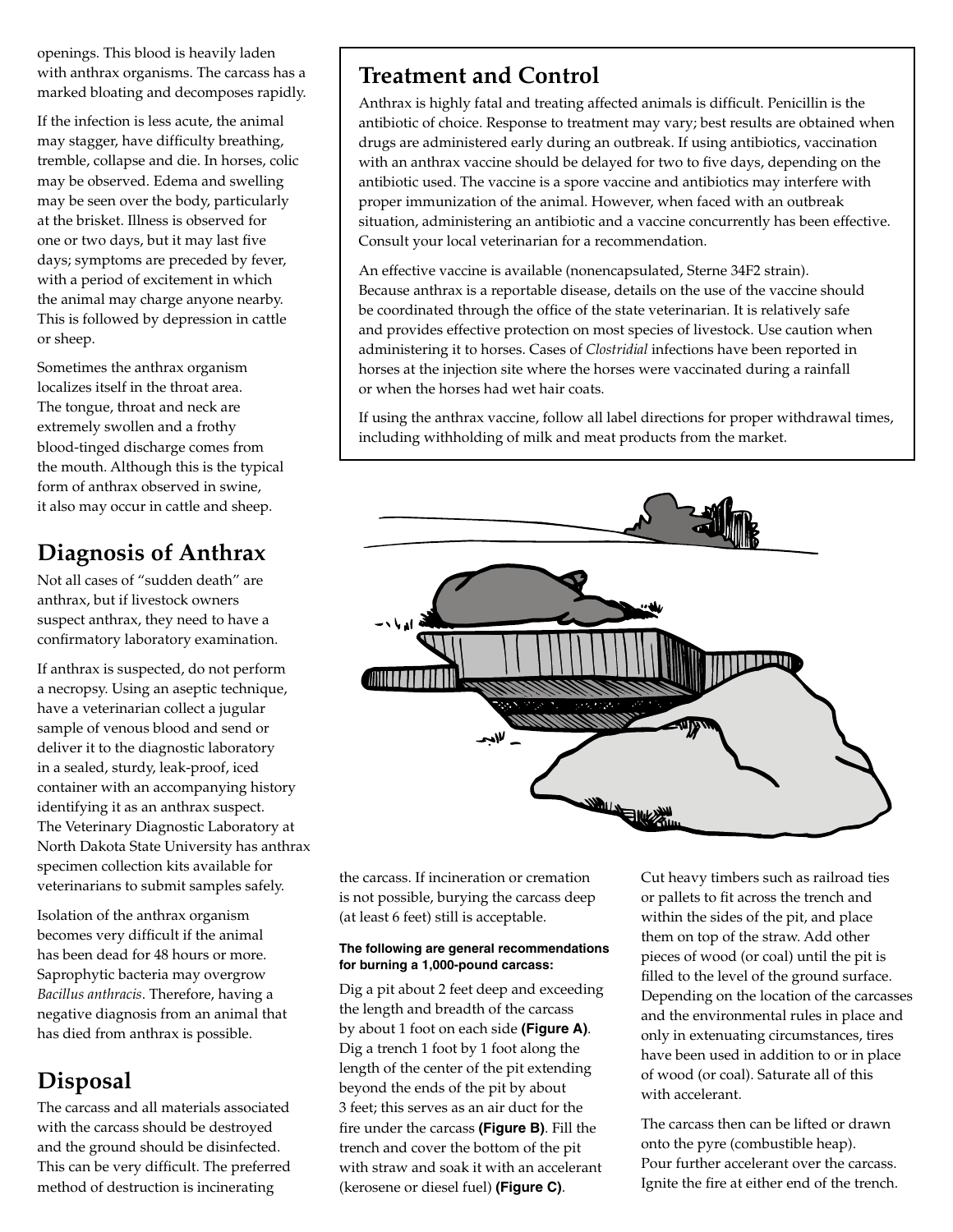

Figure A. Top view.



Figure B. Cross section.

soil used to cover ashes after incineration contaminated soil timbers, coal, tires straw

Figure C. Cross section of pit ready for burning.

Once the incineration is well under way (probably after the first hour), cover the pyre with corrugated metal or other metal sheeting to retain heat but not lose ventilation.

If blood and body fluids have contaminated the ground and material under the animal, they should be incinerated as well. Remove soil deep enough to collect any blood and body fluids that have seeped into it. This could be up to 6 inches. This material can be placed on top of the carcass prior to igniting the pyre **(Figure C)**.

The approximate quantities of fuel that will be needed are 100 pounds of straw, 2½ gallons of accelerant and 2 tons of wood or ½ ton of wood and ½ ton of coal. Anecdotal evidence would indicate that at least 22 automobile tires are needed for good incineration.

If soil and other related materials cannot be incinerated, they can be disinfected with 5 percent formaldehyde solution at 50 quarts per square yard.

**After incineration, cover ashes and contaminated soil with soil removed from the pit.**

## **Personnel Protection**

If producers suspect anthrax, have a veterinarian aseptically collect a jugular blood sample for culture. **Do not necropsy the animal.** 

Producers should take every precaution to avoid skin contact with the potentially contaminated carcass and soil. They should use protective, impermeable clothing and equipment such as rubber gloves, rubber apron and rubber boots with no perforations. Do not expose any skin, especially any that is compromised with wounds or scratches. Disposable personal protective equipment is preferable, but if not available, wash any exposed equipment in hot water and detergent to achieve decontamination. Burn and bury disposable personal protective equipment with the carcass.

To clean equipment used for digging the pit and moving the carcass, remove dirt, blood, hair and other materials with water (preferably hot) and detergent.